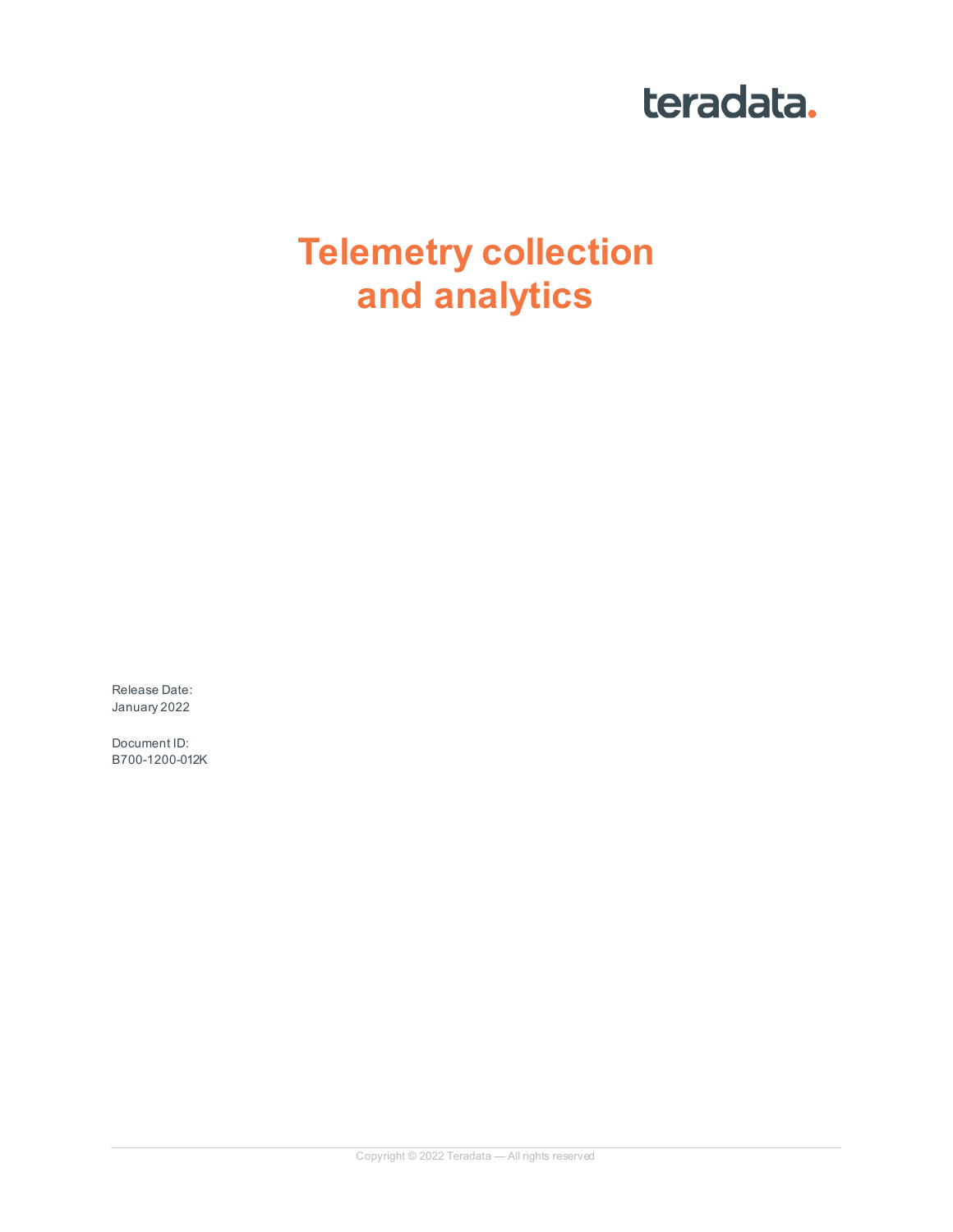## **Copyright Reference**

Copyright © 2022 by Teradata. All Rights Reserved.

All copyrights and trademarks used in Teradata documentation are the property of their respective owners. For more information, see Trademark Information.

#### **Product Safety**

| Safety type | <b>Description</b>                                                                                                                                       |
|-------------|----------------------------------------------------------------------------------------------------------------------------------------------------------|
| Notice:     | Indicates a situation which, if not avoided, could result in<br>damage to property, such as to equipment or data, but not<br>related to personal injury. |
| Caution:    | Indicates a hazardous situation which, if not avoided, could<br>result in minor or moderate personal injury.                                             |
| Warning:    | Indicates a hazardous situation which, if not avoided, could<br>result in death or serious personal injury.                                              |

#### **Warranty Disclaimer**

Except as may be provided in a separate written agreement with Teradata or required by applicable law, the information available from the Teradata Documentation website or contained in Teradata information products is provided on an "as-is" basis, without warranty of any kind, either express or implied, including the implied warranties of merchantability, fitness for a particular purpose, or noninfringement.

The information available from the Teradata Documentation website or contained in Teradata information products may contain references or cross-references to features, functions, products, or services that are not announced or available in your country. Such references do not imply that Teradata Corporation intends to announce such features, functions, products, or services in your country. Please consult your local Teradata Corporation representative for those features, functions, products, or services available in your country.

The information available from the Teradata Documentation website or contained in Teradata information products may be changed or updated by Teradata at any time without notice. Teradata may also make changes in the products or services described in this information at any time without notice.

#### **Feedback**

To maintain the quality of our products and services, e-mail your comments on the accuracy, clarity, organization, and value of this document to: docs@teradata.com.

Any comments or materials (collectively referred to as "Feedback") sent to Teradata Corporation will be deemed nonconfidential. Without any payment or other obligation of any kind and without any restriction of any kind, Teradata and its affiliates are hereby free to (1) reproduce, distribute, provide access to, publish, transmit, publicly display, publicly perform, and create derivative works of, the Feedback, (2) use any ideas, concepts, know-how, and techniques contained in such Feedback for any purpose whatsoever, including developing, manufacturing, and marketing products and services incorporating the Feedback, and (3) authorize others to do any or all of the above.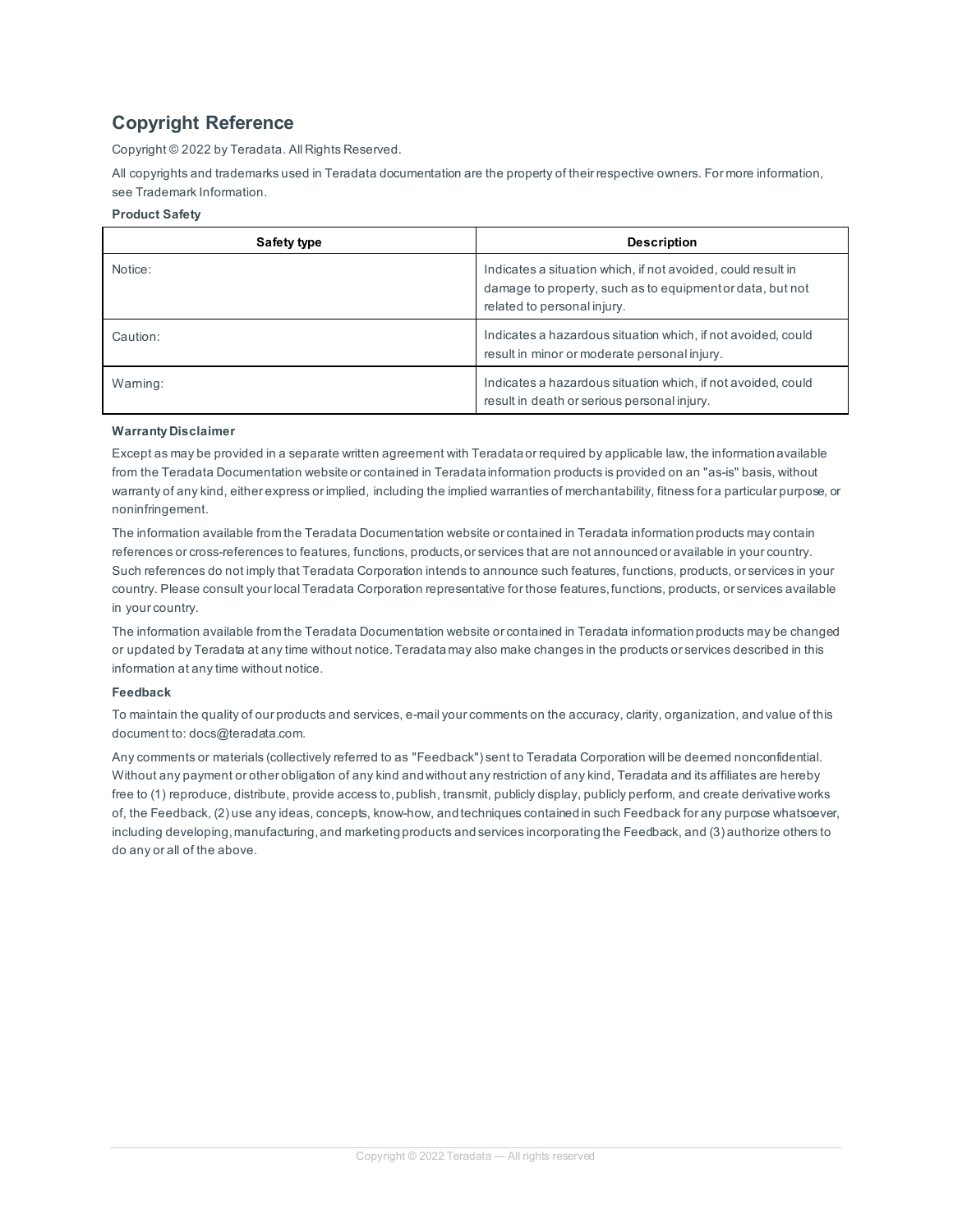#### **Revision History**

| Revision/Version* | <b>Date</b>  | 'Comments       |
|-------------------|--------------|-----------------|
|                   | January 2022 | Initial Release |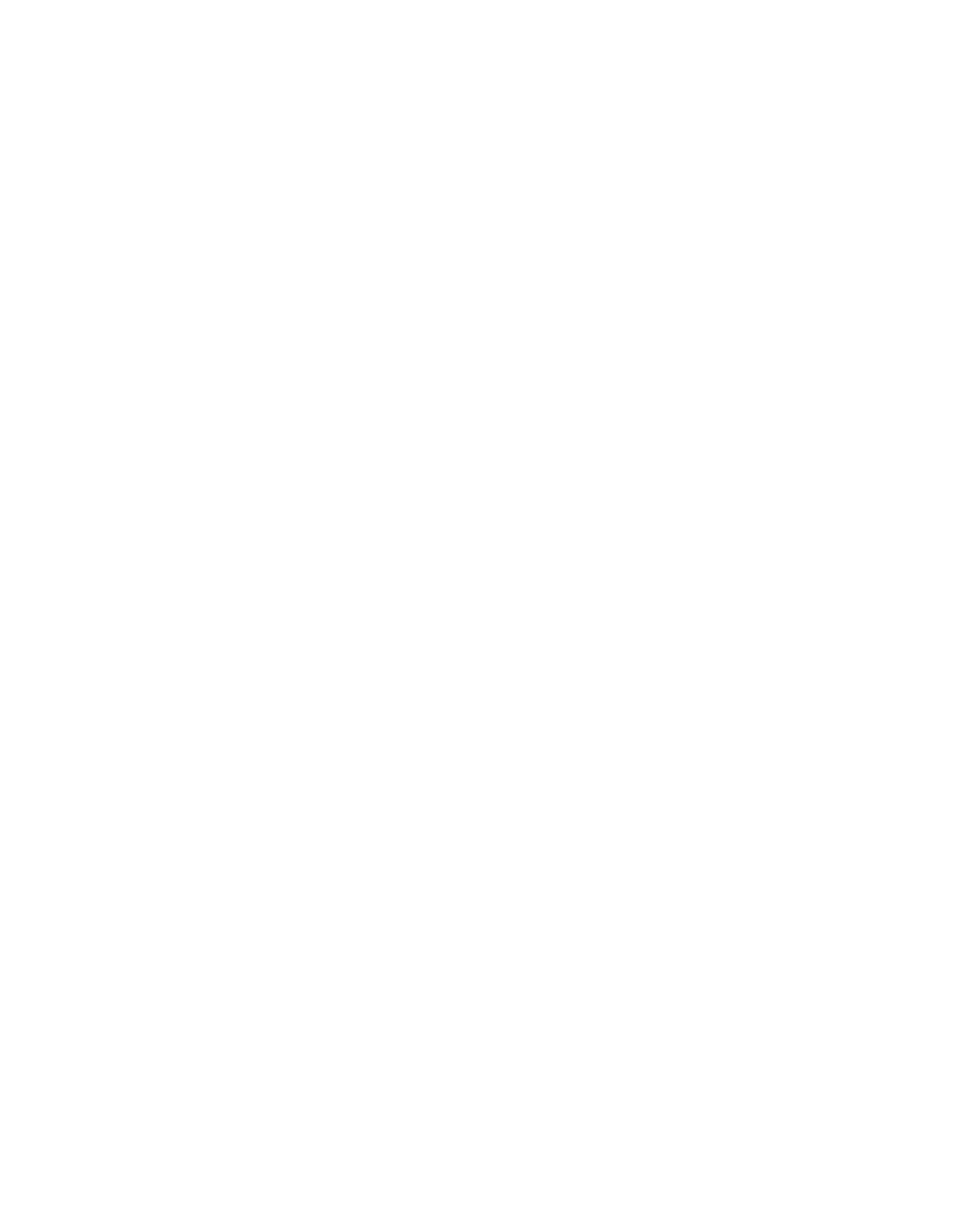# **Table of Contents**